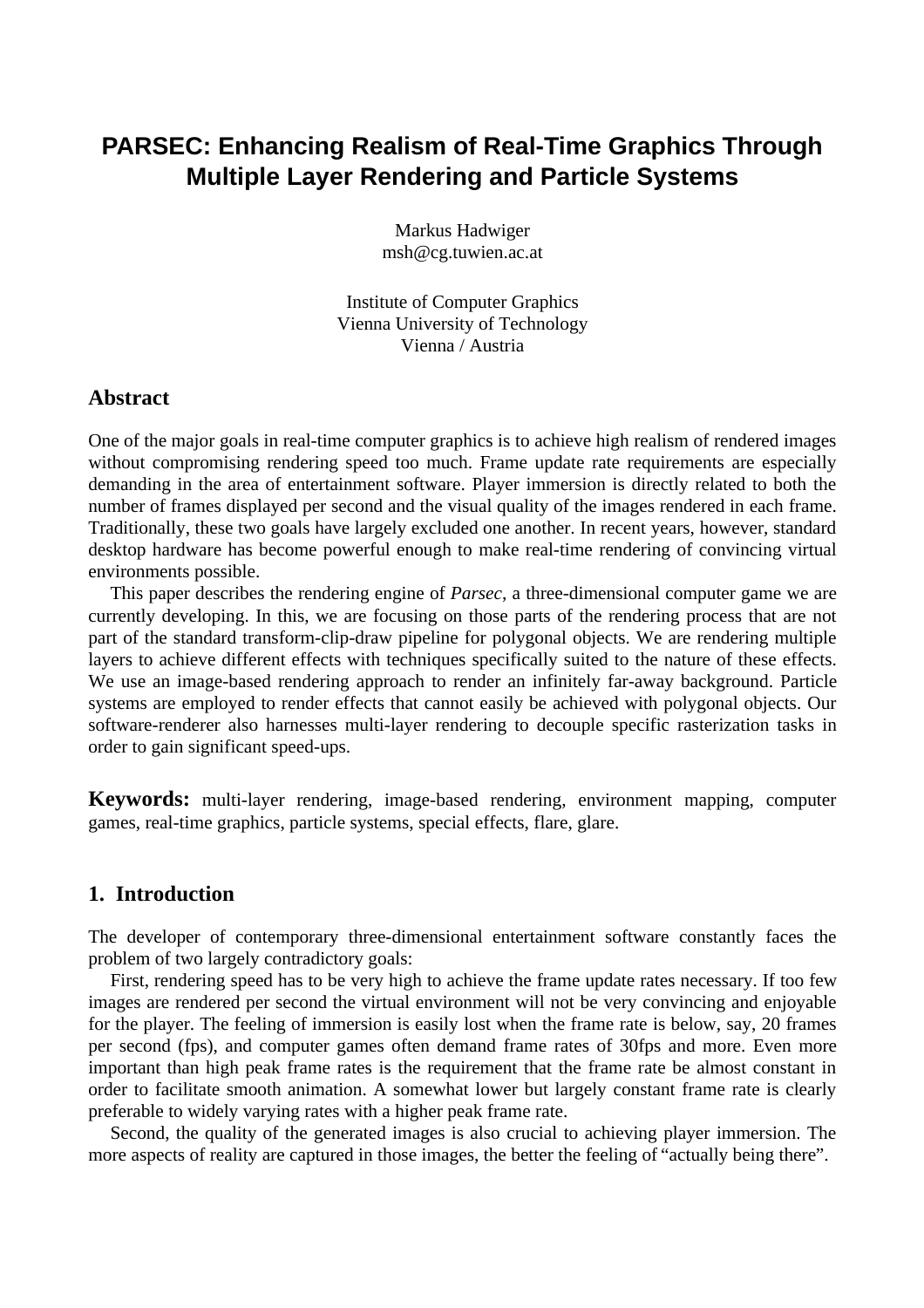The key to rendering a convincing virtual environment in real-time is to make well-considered trade-offs between visual quality and rendering speed. If different parts of a scene are rendered using different techniques well suited to these parts, significant speed-ups can be gained in contrast to rendering an entire scene with a single rendering technique.

Hence, the idea of rendering the projected image of a scene in multiple passes and using various object representations is very important to combining high visual quality and rendering speed. In this paper we are going to look at exactly those aspects of the rendering engine of Parsec, a threedimensional computer game we are currently developing [Parsec]. Parsec is a space-fight game specifically targeted at network gameplay. The current version can be played by four simultaneous players over an IPX network. Since the background of a Parsec screen depicts mostly unreachable parts of outer-space, image-based rendering is naturally suited to rendering this background. We use multiple layers of cubic full view panoramic images to render nebulae, stars, and planets, similar to environment mapping with cubic environment maps. Objects like spacecraft are polygonal models rendered using a graphics pipeline employing BSP trees. Special effects are rendered after polygonal objects, mostly using particle systems. Additional lens flare effects can be rendered last.

## **2. Related work**

In this section we are going to briefly review research work concerned with those fields of computer graphics we have drawn upon in our own work, and which have proved to be very useful for our particular application.

#### **2.1 Image-based rendering**

Image-based rendering and environment mapping techniques are particularly suited to rendering an infinitely far-away background of an outer-space setting, that is, for part of our application. [Gree86] mostly considers different types of environment maps as they are used for reflection mapping [Blin76]. Nevertheless, Greene's paper already mentions that world projections onto environment maps can be used to render a far-away background without explicitly modeling it, e.g., a sky backdrop. In recent years, the concept of image-based rendering has received a lot of attention, often also removing the requirement that the rendered background be far away. [McMi95] provides a consistent conceptual framework to all these techniques via plenoptic modeling, using the so-called plenoptic function. Since a single panoramic image is only correct for a single viewpoint, view interpolation and morphing may be used to seamlessly migrate from one viewpoint with an available panorama to the next [Chen93]. Recently, image-based techniques have also entered the marketplace for consumer-products. The work in [Chen95] still requires a specialized viewer, though, that is capable of cylindrically distorting the employed cylindrical panoramic images on-the-fly. Cylindrical panoramas also restrict the possible camera rotation, since they are not full view. Another problem may be the need to track camera motion in order to be able to reconstruct panoramic images. Video mosaics [Szel96] alleviate this problem. This work is greatly expanded upon in [Szel97], which provides a technique for creating full view panoramas from image mosaics. The algorithm presented in this work is able to automatically register images and calculate texture-maps for arbitrary all-encompassing objects. The simplest such object still yielding impressive results is a cube with the viewpoint at its center. The image-based approach can be combined effectively with the notion of rendering the projection of a scene in multiple layers [Leng97]. This helps in allocating rendering resources according to the visual importance of different parts of a scene and their frequency of change. Rendering multiple layers is an important approach to exploiting frame-to-frame coherence. We have also used the related idea of multiresolution compositing [Berm94] to render different parts of a scene in resolutions particularly suited to them, performing image-composition afterwards.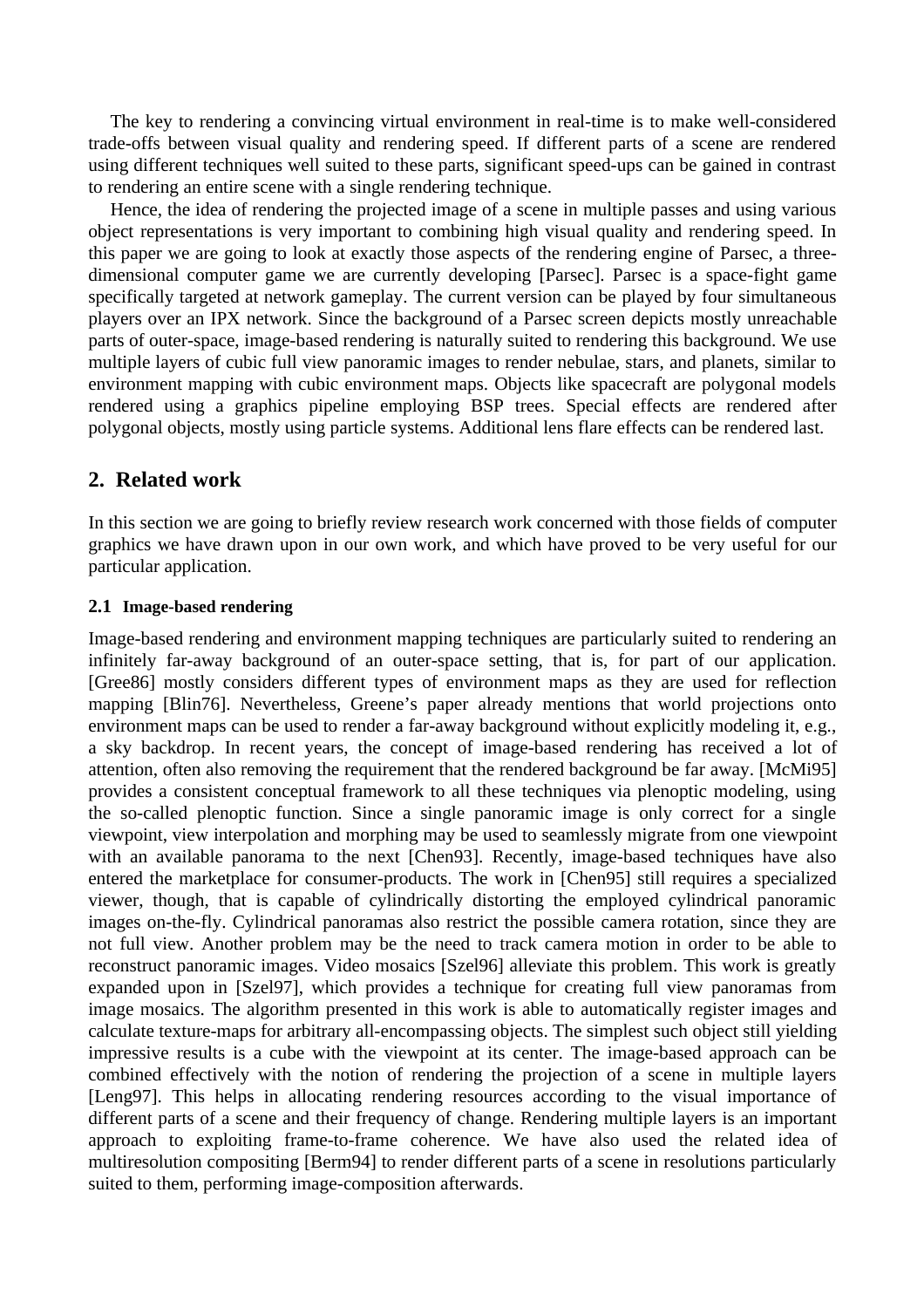### **2.2 Particle systems**

Particle systems are a powerful approach to rendering effects that cannot easily be modeled otherwise [Reev83]. Particles are assigned basic properties like appearance and velocity, a huge number of them behaving in a conceptually identical way [Sims90]. Their visual effect on the viewer depends largely on the creativity of the modeler, however, who has to creatively harness the basic functionality provided by such systems. More powerful primitives, like vector fields [Hilt94], can help in this task.

## **2.3 Special effects**

We have also used work on various other special effects. [Spen97] describes in detail how glare is caused by the human visual system. This information can be used to enhance the realism of computer-generated images by adding bloom and flare lines around very bright objects in a scene in order to increase their perceived brightness. If those effects are pre-rendered and used as texture maps during run-time, they can easily be used in a real-time rendering system. The work in [Reed94] provides physically-based information about how to render realistic lightning. Nevertheless, the emphasis is on visual appearance instead of physically exact evaluation. Particle systems are also used in this work, and we have actually integrated a modified lightning effect as a "special weapon" in Parsec, utilizing our particle system.

## **3. Rendering layers in Parsec**

In this section we are going to explain step by step how each frame in Parsec is rendered. There are four major layers: Panoramic background, polygonal objects, particles, and additional special effects. We discuss these layers in the same order as they are rendered.

## **3.1 Panoramic background**

The visual appearance of the background is especially important in an outer-space setting like Parsec, since large areas of the screen will be dominated by this background only. In Parsec, the background depicts large-area nebulae, hundreds of stars only a few pixels in size each, and other objects that can never be reached by the player, like planets and stars bright or big enough to justify using textures instead of single points. Image-based rendering is ideally suited to be used in this case, but not only because the player can never reach anything being part of the background. Characteristic astronomical phenomena like nebulae can simply not be rendered realistically enough using another real-time rendering technique. Panoramic background rendering is done in four layers. The first two layers are responsible for nebulae and stars, respectively. Layers three and four are used for two different types of detail objects. But first we will have to consider how to represent a full view panorama.

## 3.1.1 Choosing a suitable world projection technique

To surround the player with a seamless full view panoramic image, a suitable representation for a world projection [Gree86] must be chosen. Cylindrical projections, like in [Chen95], are out of the question, since the player is able to look about without any restrictions. Therefore, some kind of spherical projection has to be used to achieve a full 360° view in every direction. Ideally, if we could somehow project the entire world onto the surface of a sphere centered at the current viewpoint, and sample this sphere for each pixel on the screen at run-time, we would be able to render images identical to rendering the entire world. This would work regardless of camera orientation, as long as the viewpoint (camera position) stays the same. In our case, even the viewpoint position need not stay the same, since everything being part of the background is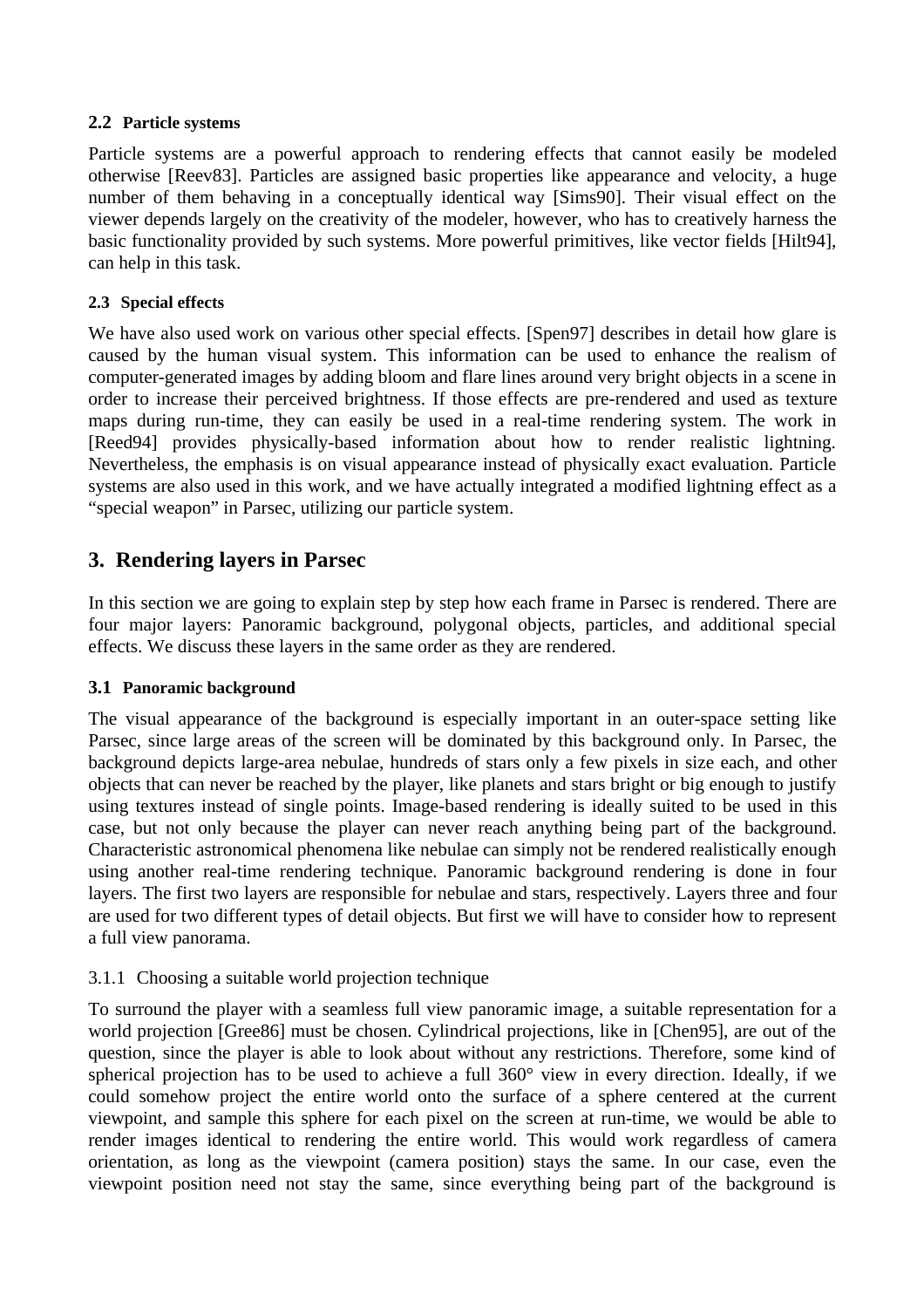considered being infinitely far away. Actually, with respect to panoramic background rendering, the viewpoint is always located at the world's center. Camera translation is ignored in this stage of rendering, although it is used in all other stages, of course.

The first problem with this ideal world projection is that normally the sphere's surface has to be sampled at discrete points, provided that we cannot always recalculate a color for an arbitrary surface-point at the time we need it. This would only be the case if we were able to represent the entire surface procedurally. At first glance this may seem totally out of the question, but if the world consists only of procedurally represented nebulae (i.e., solid texturing functions) this would actually be possible. Still, on-the-fly evaluation of solid texturing functions is not what we desire for a realtime application, and we also do not want to restrict ourselves in terms of flexibility regarding the method employed for creating the actual nebulae. As soon as the sphere is not represented continuously, we represent the world projection by a finite set of sampling points. At run-time we could resample such a discretely sampled sphere to render an arbitrarily oriented view of the world.

The second problem, however, is how to represent the surface of a sphere by a planar texture. A latitude-longitude projection has always problems at the poles, for instance. Furthermore, since we want to use the environment map to render the entire background, not only for reflections on objects' surfaces like in reflection mapping, we do not want to afford spherical projection of the map at run-time, in order to be able to display it full-screen. In addition, we want to be able to exploit standard texture-mapping hardware, which is only capable of performing planar projections.

Another approach to representing full view panoramic images, described in [Szel97], is to surround the viewpoint with an arbitrary, all-encompassing, texture-mapped object centered at the viewpoint. The textures for this object can be calculated by sampling the entire world for each texel. At run-time, it is rendered using planar texture-mapping only. Therefore, graphics accelerator hardware can naturally be exploited. For all objects other than a cube, the needed textures cannot easily be created using standard rendering packages, however, which is why we chose to use a cube surrounding the viewer. We modeled background nebulae and stars using the freely available POVRay raytracer, employing procedural techniques. In POVRay, it is particularly easy to specify six cameras with 90° viewing angles to project the entire world onto the six sides of a cube, without incurring noticeable seams at the cube's edges.

#### 3.1.2 Panoramic layers one and two: Nebulae and stars

As we have stated before, nebulae and stars are rendered in two independent layers. The reason for this is mainly texture-map resolution, that is, memory-consumption of the employed environment maps. The first cubic environment map (layer one) is comprised of six 256x256 RGB textures, one for each side. Since nebulae are rather diffuse phenomena and bilinear texture-filtering is used at run-time, this resolution is high enough. The second cubic environment map (layer two) is comprised of a single 256x256 alpha-only texture, used 24 times, that is, four times per side. This yields an effective resolution of 512x512 per side for the stars texture. Since this texture is used to render hundreds of small stars of just a few pixels each, its tiling and reuse are not noticeable. See Figure 1. There is still the problem, however, of how to blend these two layers efficiently and still achieve the same visual quality as if full-resolution textures had been used. Simple chroma-keying will not suffice in this case, because of bilinear filtering. Stars are simply points of varying levels of gray (non-fullbright white) and the rest of the texture is black. After bilinear filtering, these points will be surrounded by not-quite black haloes that would be very disturbing when overlaid upon a non-black area, i.e., a nebula. This is the reason why we use an alpha texture for layer two. After layer one has been drawn, stars represented by alpha-values only are drawn as effectively antialiased points. This is possible because we are exploiting the graphics accelerator's ability to bilinearly filter the alpha channel and blend the result with the already rendered frame. No chromakeying need be employed. If a star is overlaid upon a, say, blue area of a nebula, it will be white at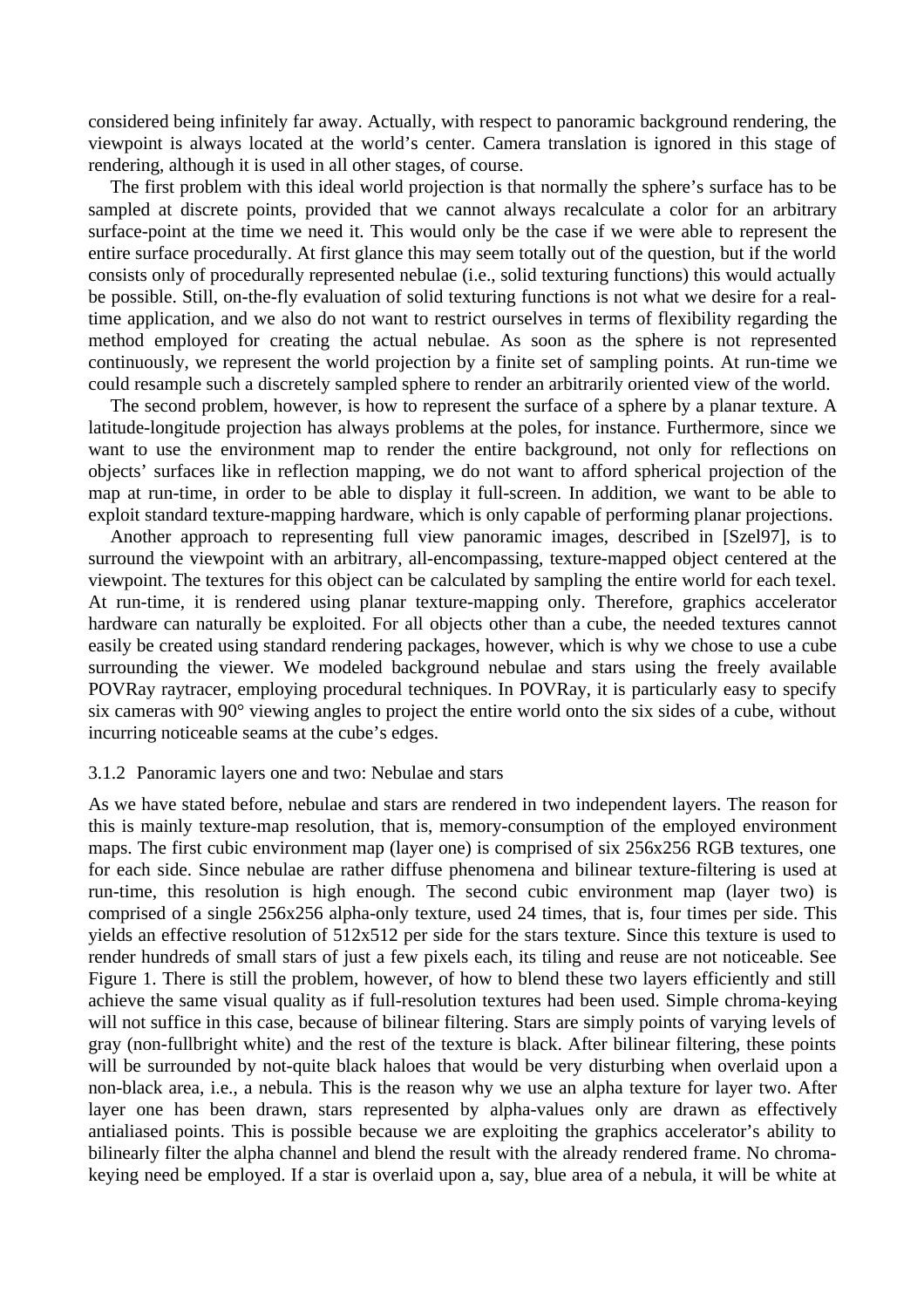its center and have varying levels of blue around it, i.e., be antialiased to the surrounding blue background. If it is overlaid upon a black area, however, it will be correctly antialiased to black.



Figure 1: Cubic panorama with nebulae, stars, and detail objects

## 3.1.3 Panoramic layer three: Detail objects

After nebulae and point-sized stars have been rendered in the first two layers, detail objects are overlaid as layer three. Detail objects are used for everything being "infinitely" far away, but needing a texture of its own, e.g., a far-away planet. That is, the main reason for layering is once again texture resolution and memory efficiency. It is simply not reasonable – and often not possible – to use environment maps of six times 1024x1024 or higher resolution, just because it is needed for certain patches, in contrast to most areas of the environment map. We therefore store just exactly those patches at high resolution, say, a single planet, and overlay them as layer three. That is, each patch in layer three has its own texture and there is no explicit cube present in this layer at all. Nebulae and stars are pre-rendered using POVRay, as already stated, but for planets we wanted to be able to use arbitrary bitmaps. Since these bitmaps have to be distorted in order to appear correctly when rendered as patches placed in the cubic panorama, we adopted the following approach: Bitmaps are placed in space at a location where they should be seen as defined when looking at them up-front. Then, they are back-projected onto the panoramic cube, effectively resampling them onto the sampling grid of at most three cube sides each. This process yields a highresolution environment map with non-black pixels only at certain patches. We then proceed by automatically extracting four-connected areas, calculating their bounding rectangles and storing coordinates for these newly found patches. Thus, we automatically generate a texture-mapped object consisting of rectangular patches that lie on a cube's surface, together with the corresponding – and correctly distorted – textures. See Figure 2.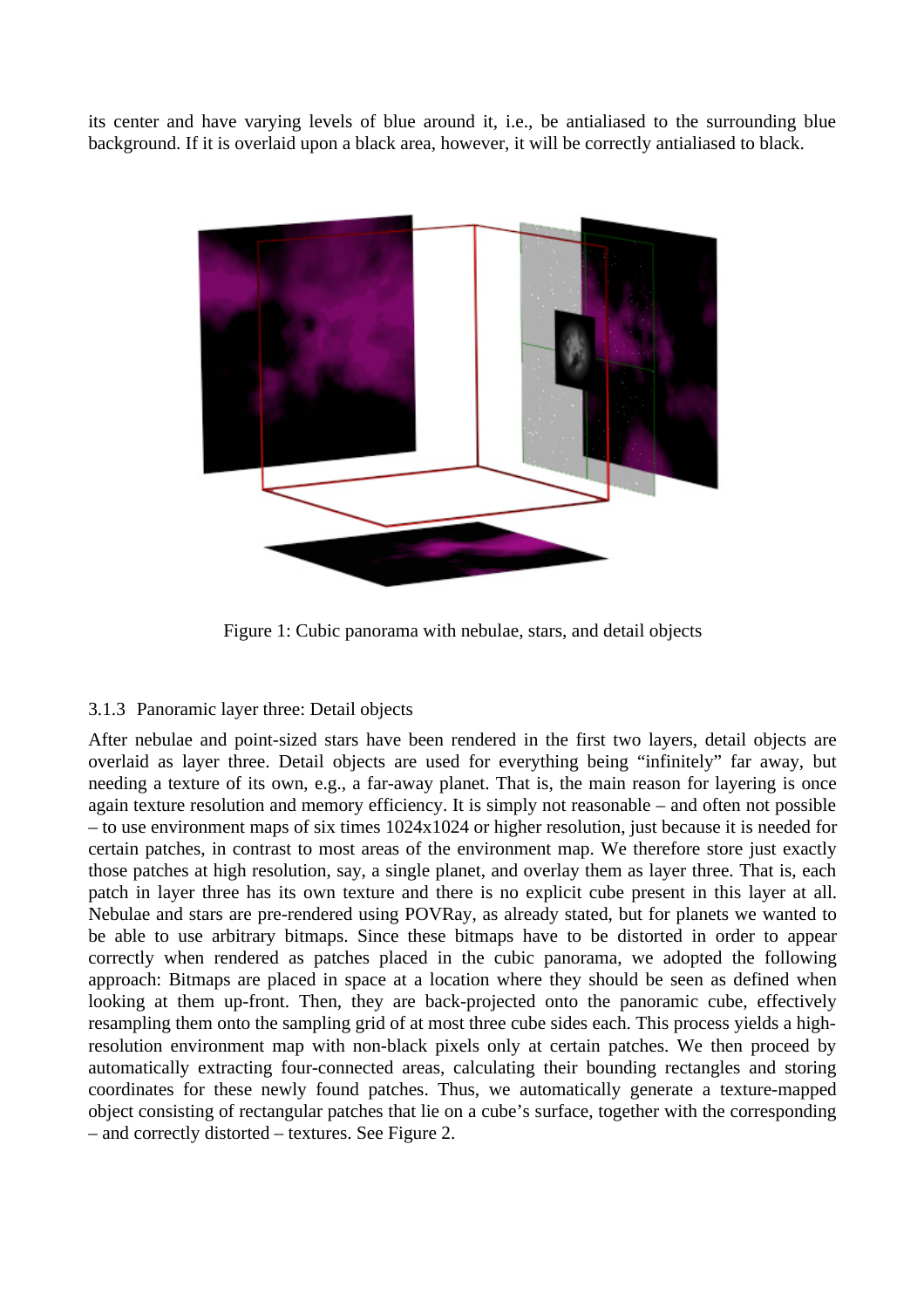

Figure 2: Detail object. Left: original. Right: texture warped by perspective back-projection.

Note that it is impossible to distinguish these three layers after they have been composited, since there occurs no motion parallax between them. For the viewer, a panoramic background rendered in this way just looks like a single spherical panorama, albeit with different resolutions for different areas (solid angles).

## 3.1.4 Panoramic layer four: Rotationally invariant detail objects

Optionally, there may be a fourth panoramic layer used for detail objects that should not rotate in themselves when the camera is rotated. This is useful for textures depicting bright objects with glare [Spen97] around them, since flare lines are due to the human visual system and are not related to some effectively non-existent rotation of a very far away, spherical light-source. If such detail objects are rendered in layer three, pre-calculated flare lines will rotate when the camera is rotated, which is quite unnatural. Layer four is not related to the cubic panorama, it consists of points distributed randomly on the surface of a sphere. These points are transformed correctly when the camera is rotated. Then, textures are placed at each point – the point's projected coordinates used as center. Thus, the location of such detail objects is correct, but their textures don't rotate.

This is the only background-layer used in our software-renderer, to enable the use of simple bitmap blitting instead of texture-mapping for detail objects.



Figure 3: Panoramic background as seen from the cockpit

## **3.2 Polygonal objects**

After the panoramic background has filled the entire screen, as described in the preceding section, polygonal objects are rendered. These are, for example, spacecraft, extras that can be collected (e.g., energy-boosts), and laser- and missile-objects.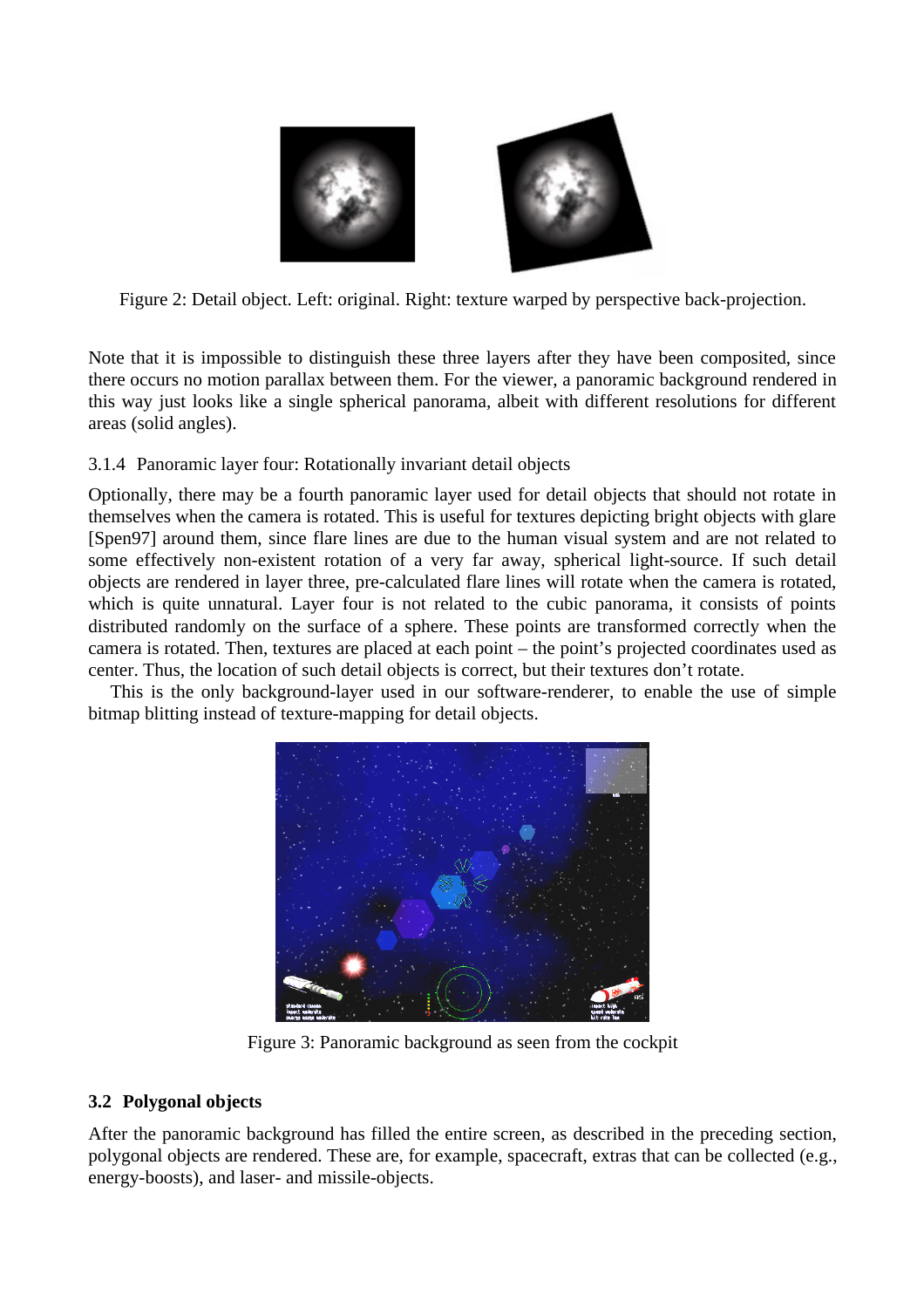Our software-renderer uses object-local BSP trees to determine correct visibility for each object, and depth-sorting to establish an inter-object drawing order. If the particle system is enabled, polygons are rendered in two independent passes. In one pass, they are rendered into the framebuffer. In the second pass, they are rendered into the z-buffer. Note that the z-buffer is only written to during this pass, it need never be checked. The reason for this approach is that particle visibility cannot easily be accommodated by the rendering pipeline without a z-buffer or extensive sorting overhead. Nevertheless, software z-buffering all polygonal objects is much too slow for achieving the desired frame rates. Thus, we use this hybrid approach of rendering objects using BSP trees and particles using the z-buffer. Naturally, though, these two visibility determination concepts cannot be entirely independent of one another. Prior to the rendering of particles, the z-buffer has to contain valid depth-values according to visible polygons. This is achieved by the second pass, rendering only a z-footprint of the entire polygonal part of the scene. Ideally, the texture-mapper would fill the z-buffer simultaneously to rendering polygons, but since we are targeting the Intel 80x86 architecture where registers are extremely scarce, it proved to be more efficient to decouple these two tasks and optimize both routines separately for maximum performance. This is also sensible with respect to instruction-cache considerations. Polygons are converted into span-lists only once and then used in both passes, first rendering into the frame-buffer and then into the z-buffer.

When hardware acceleration is available there is no performance-related problem with using the z-buffer for visibility determination. Therefore we will probably use hardware z-buffering without employing BSP trees in the future, if the hardware-accelerated rendering-subsystem is activated. For the time being, though, we are using BSP trees even if a hardware z-buffer is available. First, all objects in Parsec are BSP-compiled anyway, and since the user can switch between software- and hardware-rendering on-the-fly we don't have two different sets of object data. Second, this helps us avoid problems with z-aliasing, because our hardware-renderer only supports 16-bit z-buffering.

#### **3.3 Particles**

After outer-space background and polygonal objects have been rendered and the z-buffer contains a correct footprint of the entire scene, particles can be rendered in any order. Basically, particles are just points in three-space where semi-transparent texture-maps will be placed by the renderer, i.e., particles are rendered as billboards. This yields two major ways how particles in Parsec can be animated over time: First, a particle's position can be animated, say, along a certain trajectory. This animation is determined by the type of particle system this particle belongs to. Second, the particle itself, that is, its texture, can be animated. These two different kinds of particle animation can also be seen as particle behavior and animation of particle appearance, respectively. The visual appearance of particles is controlled via particle definitions. These definitions can be used to animate the texture of a particle by using multiple animation frames and attached two-dimensional transformations. To achieve maximum flexibility, animation is controlled entirely by tables. There may be two different tables for each particle definition. One table contains a sequence of particle textures and the other table contains a sequence of 2x2 transformation matrices. Playback speed of texture and transformation animation may be chosen separately. Additionally, animation playback may be one-shot or looped. An example for a particle animation in Parsec utilizing these capabilities is the rendering of propulsion fumes. The textures of particles that are created along the trajectory of missiles rotate automatically and are also animated to depict decrease in "fume-density". Much more important to rendering most special effects are a particle's behavioral attributes, though. These attributes determine a particle's life-span, positional animation, and general behavior, for instance. Particles can belong to certain particle objects (mostly identical to particle systems), for example, a particle sphere depicting a spacecraft's protective shield. Particles can be animated by moving randomly about the sphere's surface, rotating about a common origin, moving linearly along a certain direction vector, and so on.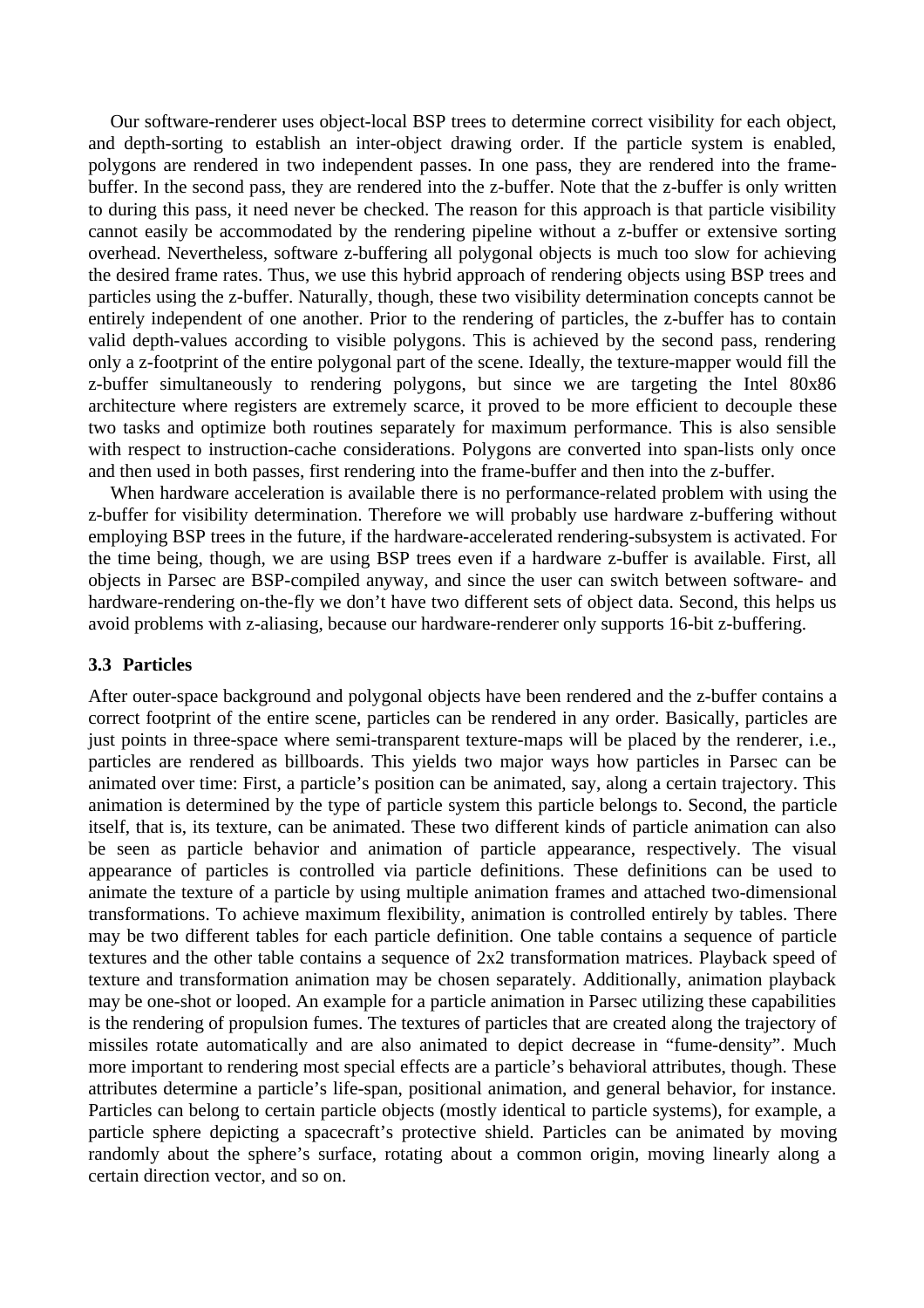Parsec uses this functionality to render special effects that cannot easily be modeled otherwise. Particles are currently used to depict explosions, weapons projectiles, protective shields, invulnerability shields, energy fields, the aforementioned propulsion fumes, and beams of lightning. If the player enables a ship's lightning device, two jagged beams of lightning, modeled entirely with particles, shoot forth. In contrast to [Reed94], we do not connect the particles of a lightning channel with glowing lines, but just place a single lightning particle at each segment's boundary. Explosions are actually rendered using two different techniques: First, a translucent bitmap animation is used at different spatial positions and scales. Second, a particle sphere with automatically expanding radius is created at the exploding object's center. These particles have a relatively short life-time, destroying themselves shortly after the bitmap animation has finished. Energy fields are autonomous particle spheres (i.e., not attached to any spacecraft) that are created at random locations from time to time, expand themselves to a specified radius, and contract once again after their lifetime is spent. If the player flies through such an energy-field, the spacecraft's energy will be boosted. Particle spheres attached to specific spacecraft are, for example, used to depict the protective shield that is activated when a ship is hit. These particle spheres are transformed along with the objects they are attached to and rotate about the object's center. Particles are also used to visualize the points of impact of lightning beams onto a protective shield. At the points of impact small particle spheres are created, their particles moving quickly about the sphere's surface in a random manner.

Since particles have a constant depth-value over their entire surface, they can be rendered very quickly using the (already filled) z-buffer to resolve visibility. Previous z-values have to be checked only against this constant depth-value, i.e., no depth-values need be interpolated. Because of the simplicity of this approach, it is perfectly feasible for software-rendering. Note that this is only true since polygons do not need to check the z-buffer, as detailed in the preceding section.



Figure 4: Spacecraft with lightning device activated, energy fields in the background

## **3.4 Additional special effects**

Last, there is the possibility to render additional special effects using whatever technique is appropriate. Some things we do in Parsec after everything else has already been rendered are, for example, a simple lens-flare effect and fading the entire screen to a certain color, say, blue if the player is hit. We currently model lens-flare using differently sized and colored hexagonal transparency-textures. A single ray is traced to the light-source (a sun) and this ray's points of intersection with the lenses of an arbitrary system of lenses are used to infer positions for these textures.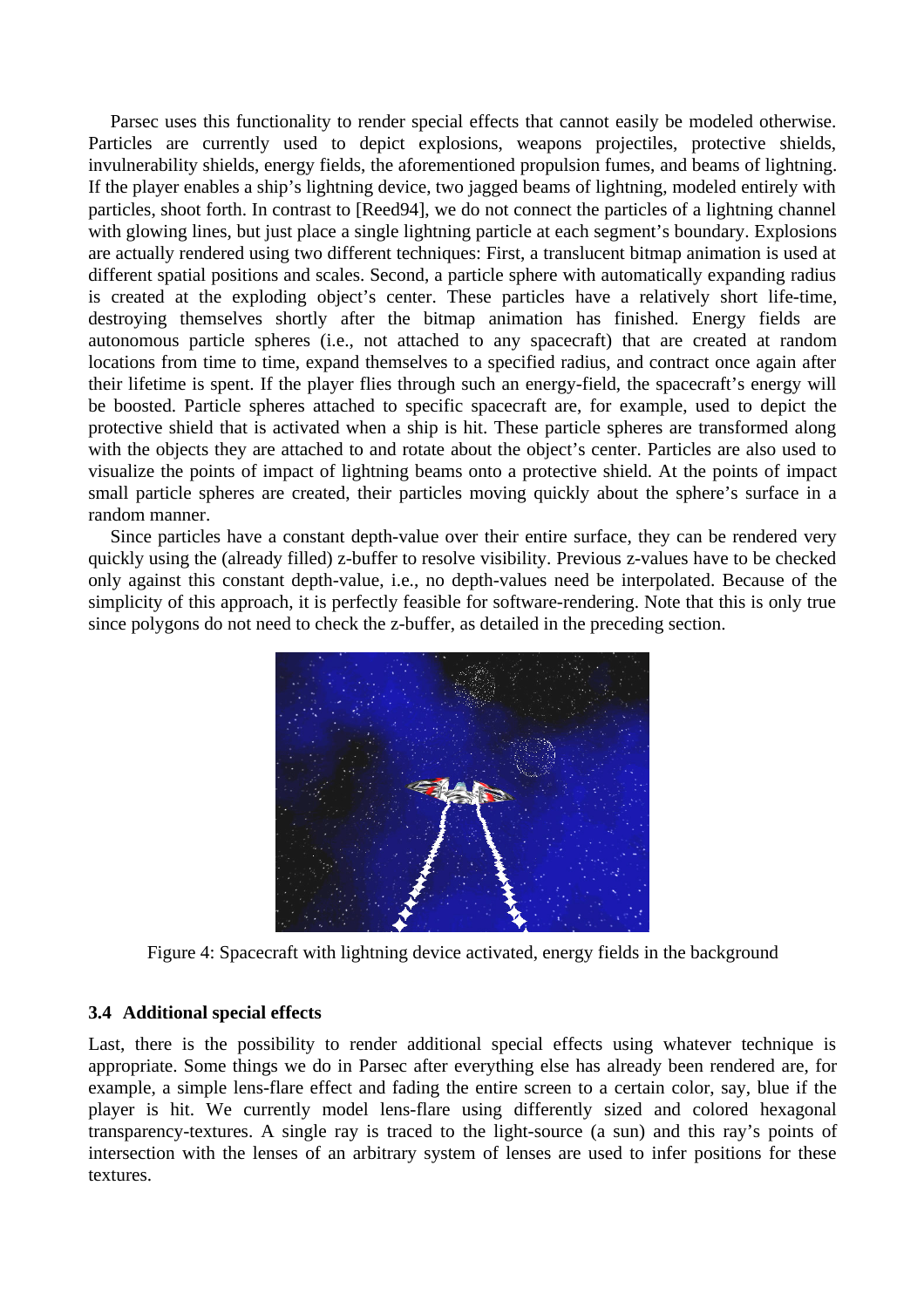## **4. Implementation**

Our current implementation of Parsec natively supports MS-DOS and Win32 (Windows 95/NT with DirectX 3/5) as host platforms. The rendering subsystem can be changed on-the-fly between pure software rendering and hardware-accelerated rendering on boards equipped with the Voodoo Graphics accelerator by 3Dfx Interactive, using their proprietary Glide API [Glide]. Our software renderer mostly consists of hand-optimized 80x86 assembly language code. The perspective-correct texture-mapper supports subpixel and subtexel precision and linearly interpolates texture coordinates for 16-pixel subspans. That is, the necessary homogeneous division is performed only every 16 pixels. This approximation to the true perspective hyperbola has proved to be sufficient in order to be indistinguishable from full evaluation at every pixel. The software renderer supports resolutions ranging from 320x200 up to 1280x1024, 800x600 being smooth enough for satisfying gameplay on mid-range desktop PCs. We also support different color-depths: 8-bit color in palettized mode, hicolor using 16 bits per pixel, and true-color with 24 bits per pixel, although truecolor has been incorporated for experimental reasons only. Limited transparency (alpha-blending) is supported even in palettized modes. With hardware-rendering we currently support 640x480 resolution and a color-depth of 16 bits per pixel. Alpha-blending is essential to displaying the command-console which can be overlaid upon the screen at any time, in order to view and alter various engine parameters.

In order to achieve high platform portability, the entire code-base is structured in subsystems, only the system-dependent of which need to be implemented anew for each new platform, as well as making the aforementioned on-the-fly switching between software and hardware renderingsubsystems possible. The current code-base is comprised of about 15,000 lines 80x86 assembly language code (most of which is the software-renderer) and about 50,000 lines of code written in a C-like subset of C++. Since Parsec is a multiplayer-only game, we support the IPX protocol for network gameplay on local area networks.

## **5. Conclusions and Future work**

We have reviewed how Parsec, the three-dimensional multiplayer space-game we are currently developing, renders each frame using multiple layers. This is especially important for achieving convincing realism and still being able to maintain high frame update rates. We have described rendering of layers in exactly the same order as each frame is composited from back to front. We have emphasized the ideas employed to render a panoramic outer-space background. Furthermore, we have looked at how various special effects are rendered, mostly using the integrated particle system.

In the future we would like to supersede the IPX network code by TCP/IP and internetgameplay. For this we are going to develop a network-server where players will be able to log in and join games hosted by others already playing. We would like to make the network-architecture scaleable via dead-reckoning and other techniques used in virtual environments. We would also like to incorporate more colorful particle effects and additional special effects, since 16bpp rendering is not performance-constrained anymore, due to contemporary hardware accelerators. Host-platform support is also likely to increase. We are also working on the integration of smooth (progressive) levels of detail technology to make rendering huge carriers possible in the future. Last but not least, we are currently working on many new objects exploiting 16bpp colors and higher polygon counts, since our old spacecraft have been designed for a single 8-bit palette.

Future improvements and other news will be announced on the Parsec Homepage [Parsec]. As soon as we are ready to release them, we will also make self-running demos and fully playable versions for all supported host platforms freely available for download on this web-page.